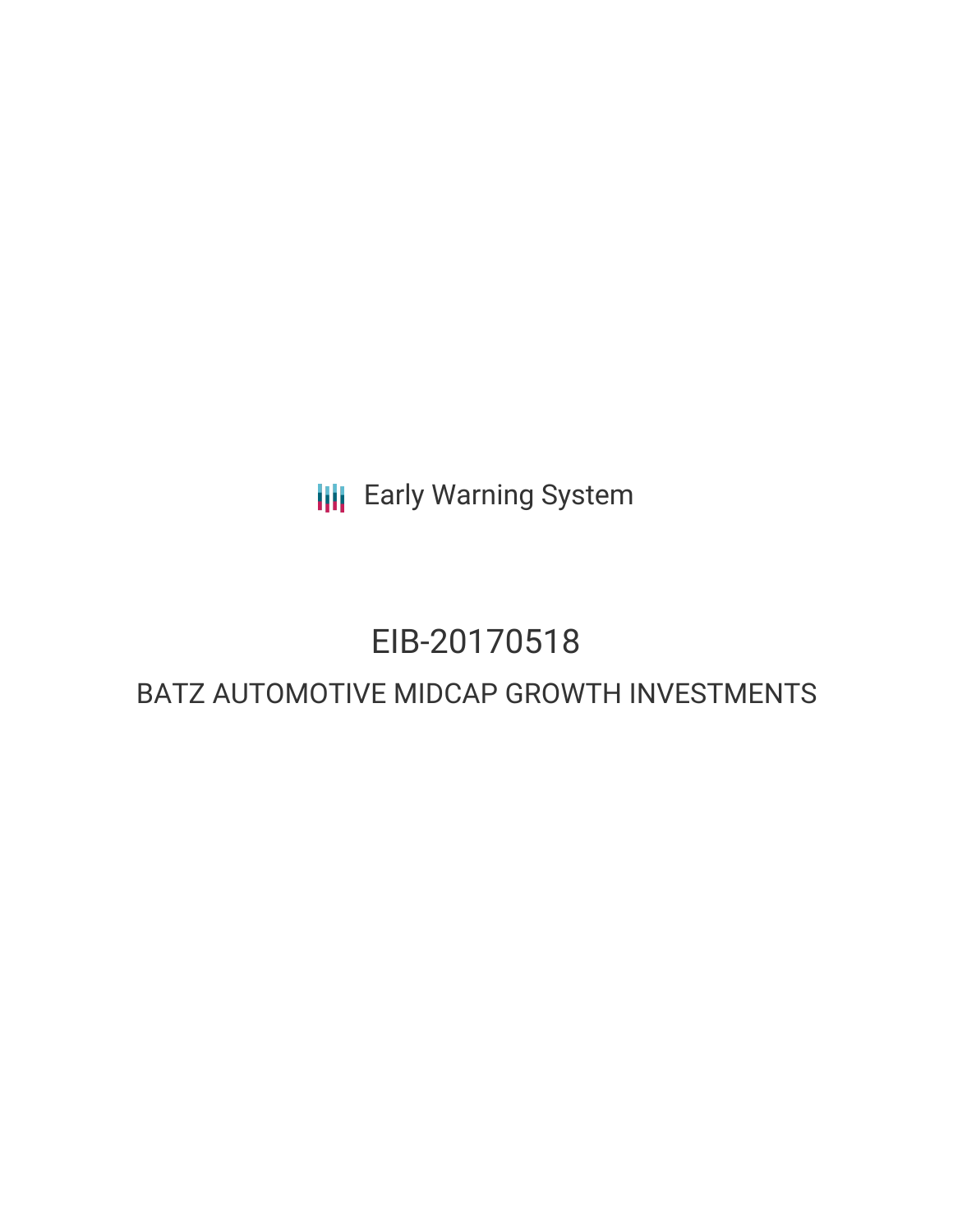

### **Quick Facts**

| <b>Countries</b>               | Spain                          |
|--------------------------------|--------------------------------|
| <b>Financial Institutions</b>  | European Investment Bank (EIB) |
| <b>Status</b>                  | Approved                       |
| <b>Bank Risk Rating</b>        | U                              |
| <b>Voting Date</b>             | 2017-12-21                     |
| <b>Borrower</b>                | BATZ SC                        |
| <b>Sectors</b>                 | Industry and Trade             |
| <b>Investment Type(s)</b>      | Loan                           |
| <b>Investment Amount (USD)</b> | \$29.63 million                |
| <b>Loan Amount (USD)</b>       | $$29.63$ million               |
| <b>Project Cost (USD)</b>      | \$56.89 million                |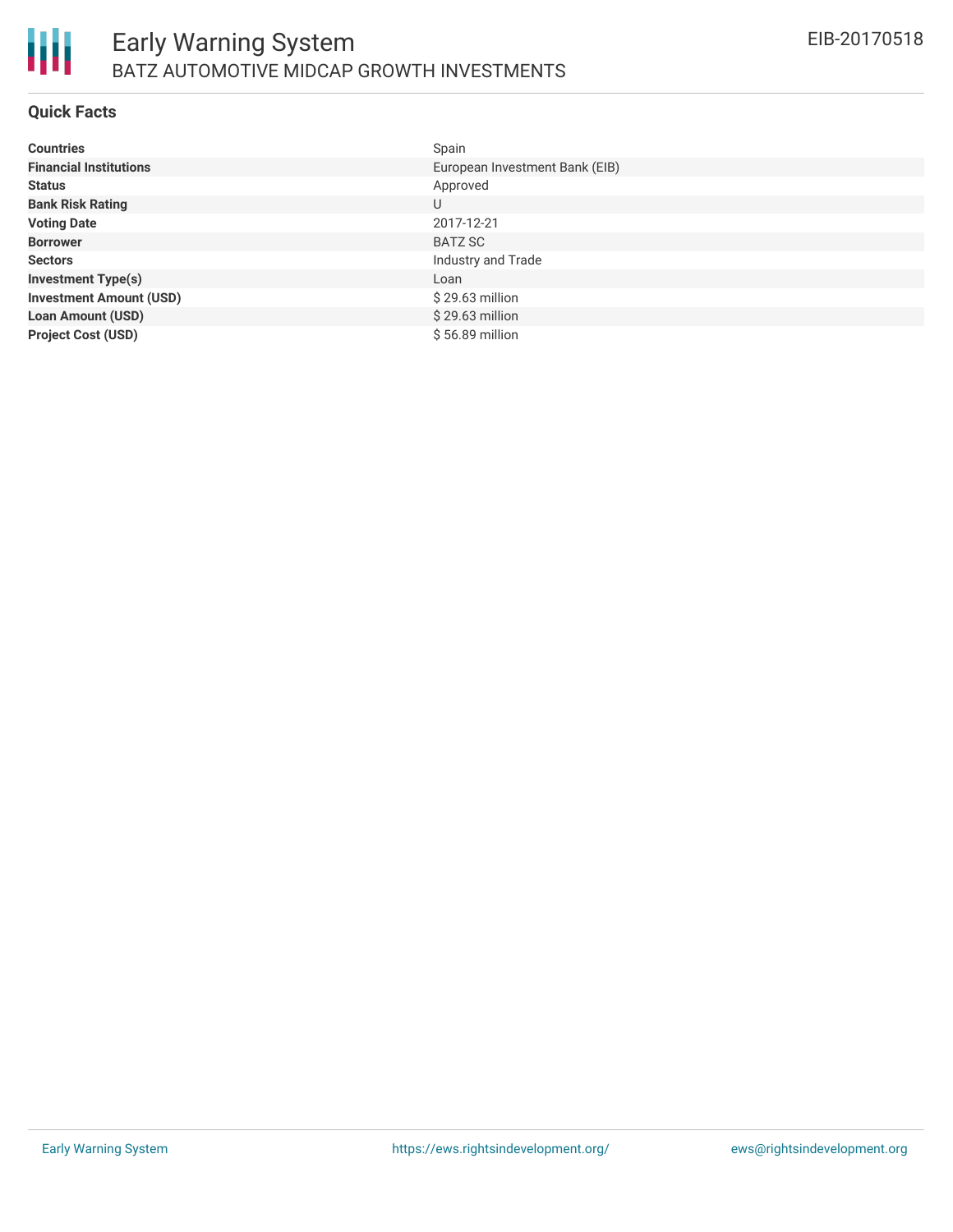

### **Project Description**

According to EIB website, the investment will include research, development and innovation (RDI) activities, as well as tangible and intangible capital expenditure. The entire EIB loan will be used by the promoter to finance its RDI and deployment investments supporting the implementation of the company's strategy. The investments are expected to support Batz Group's competitiveness and growth.

The project concerns investments in research and development (R&D) and technology deployment that are expected to be carried out in existing facilities already authorised for the same purpose and would therefore not require an environmental impact assessment (EIA) under Directive 2011/92/EU.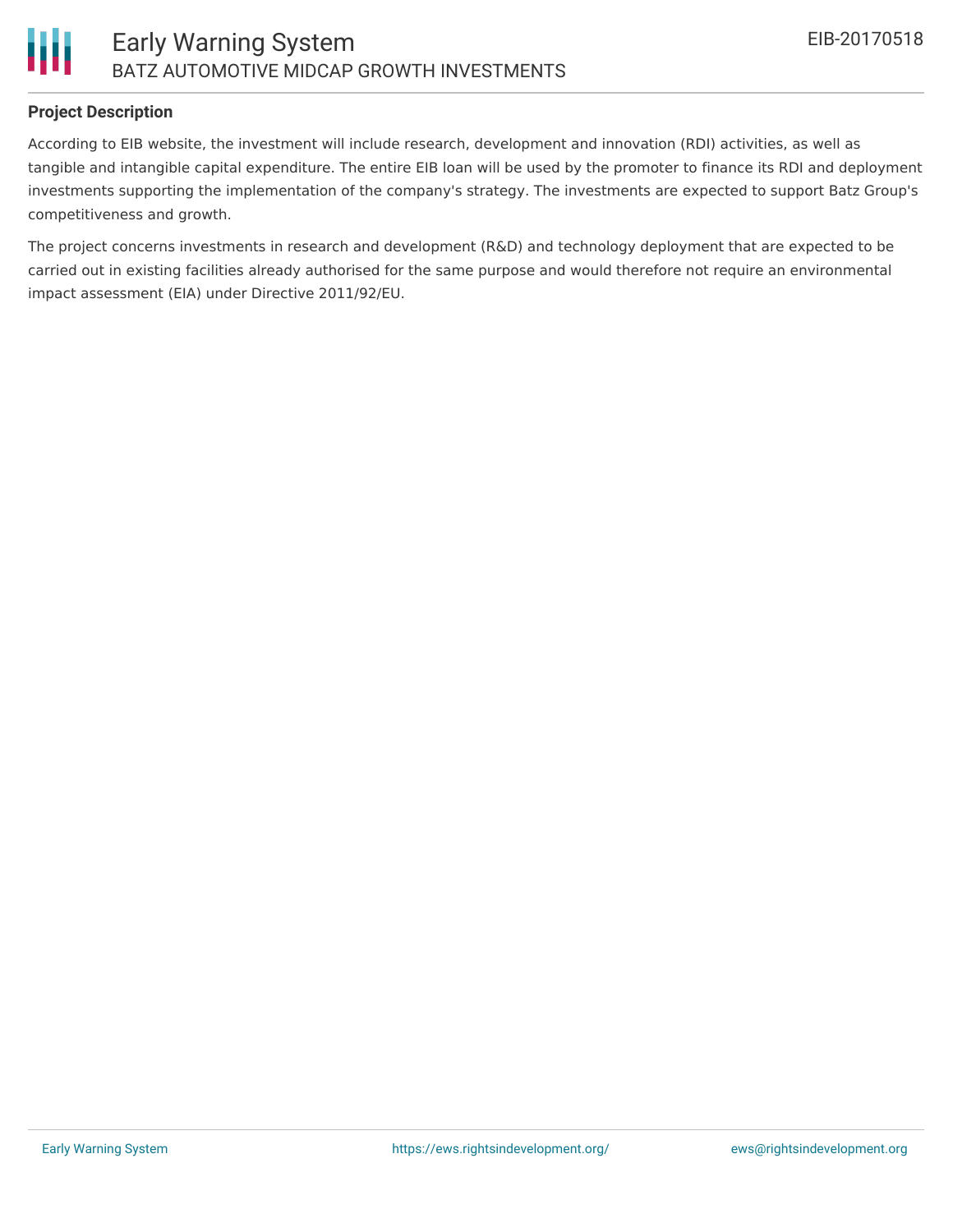# 朋

### **Investment Description**

European Investment Bank (EIB)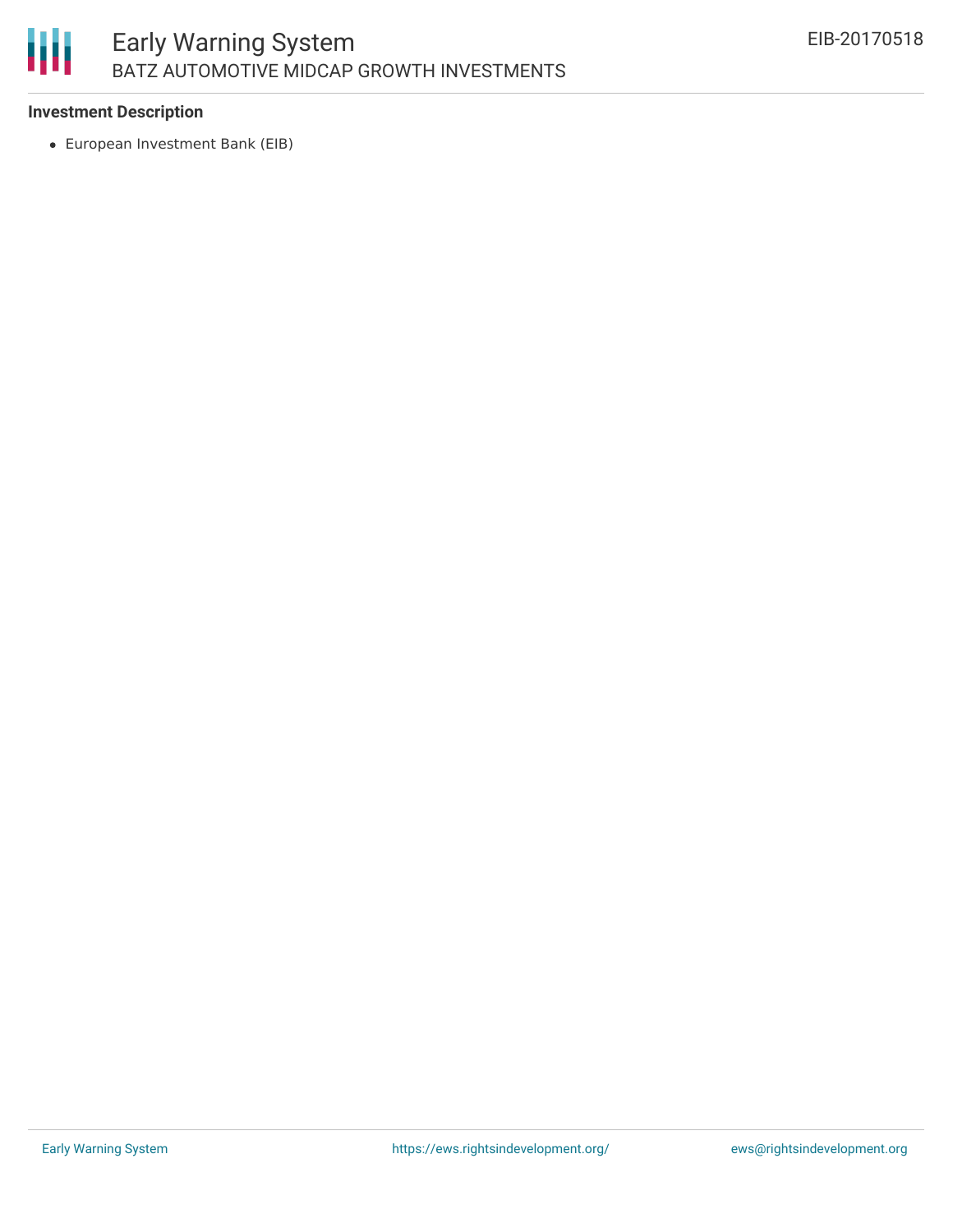### **Contact Information**

No contact information provided at the time of disclosure.

### ACCOUNTABILITY MECHANISM OF EIB

The EIB Complaints Mechanism is designed to facilitate and handle complaints against the EIB by individuals, organizations or corporations affected by EIB activities. When exercising the right to lodge a complaint against the EIB, any member of the public has access to a two-tier procedure, one internal - the Complaints Mechanism Office - and one external - the European Ombudsman. A complaint can be lodged via a written communication addressed to the Secretary General of the EIB, via email to the dedicated email address complaints@eib.org, by completing the online complaint form available at the following address: http://www.eib.org/complaints/form, via fax or delivered directly to the EIB Complaints Mechanism Division, any EIB local representation office or any EIB staff. For further details, check:

http://www.eib.org/attachments/strategies/complaints\_mechanism\_policy\_en.pdf

When dissatisfied with a complaint to the EIB Complaints Mechanism, citizens can then turn towards the European Ombudsman. A memorandum of Understanding has been signed between the EIB and the European Ombudsman establishes that citizens (even outside of the EU if the Ombudsman finds their complaint justified) can turn towards the Ombudsman on issues related to 'maladministration' by the EIB. Note that before going to the Ombudsman, an attempt must be made to resolve the case by contacting the EIB. In addition, the complaint must be made within two years of the date when the facts on which your complaint is based became known to you. You can write to the Ombudsman in any of the languages of the European Union. Additional details, including filing requirements and complaint forms, are available at: http://www.ombudsman.europa.eu/atyourservice/interactiveguide.faces